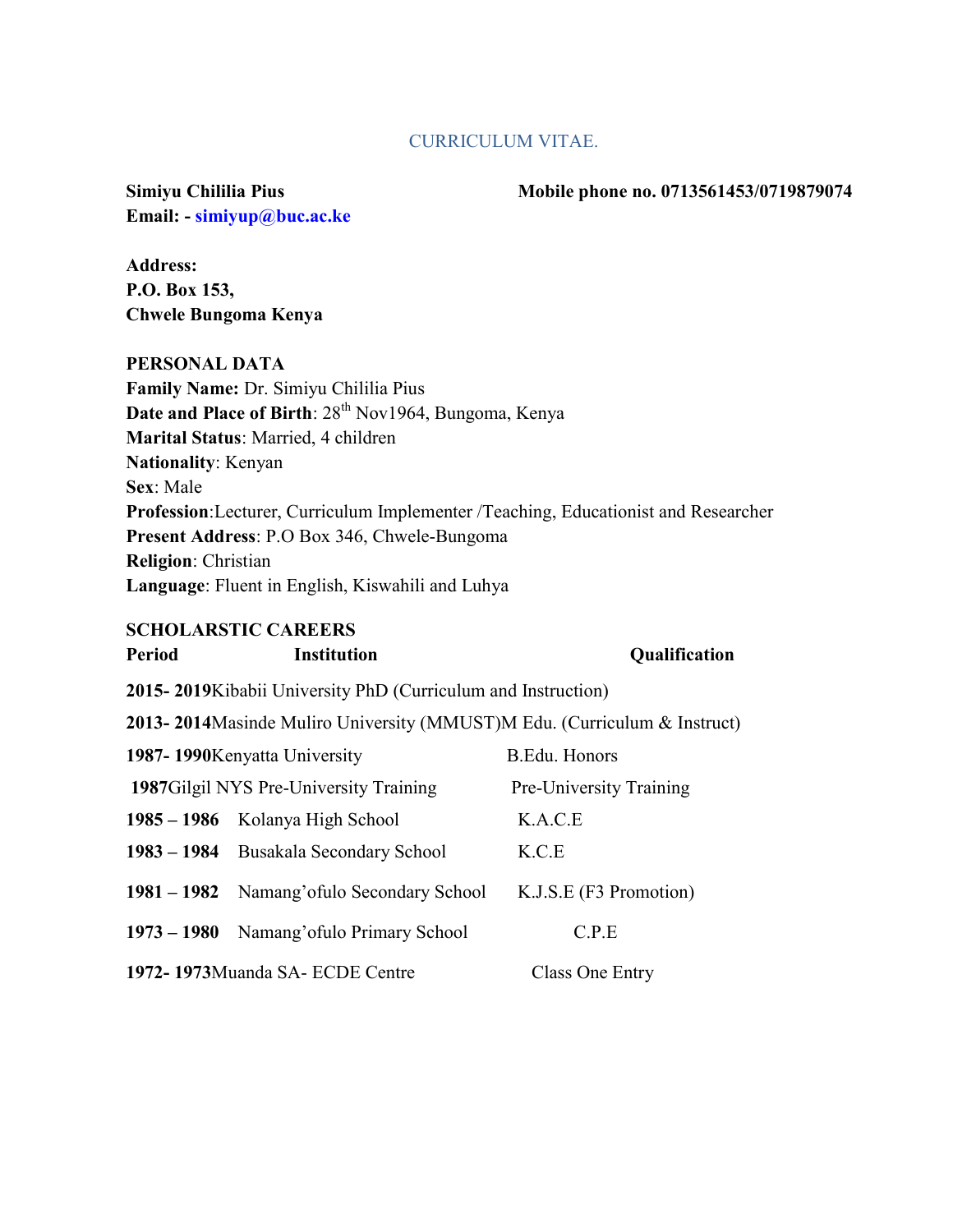# EMPLOYMENT RECORD/ EXPERIENCE

- Volunteer untrained teacher and Principal, Namang'ofulo Secondary school
- Untrained Teacher Kolanya High school
- Untrained Teacher, Busakala secondary school
- TSC ,trained teacher, St. Antony's sec. school, Sirisia (class teacher, HOD humanities, Senior teacher, HOD Boarding Department TSC, KNEC,KCSE examiner History/ Geography County/Sub-County)
- Pioneer Principal, Ndakaru SA Secondary School-
- Teremi High School; Academic Chair & Administrative co-ordinate/ Senior Teacher
- Pioneer Principal Sichei Friends Secondary School-Enrolment 5 to 450 students
- Principal Friends School Kikai Boys Secondary- County Enrolment 100 to 480 students
- Population Census Trainer on population Census
- Population census supervisor, Bungoma central.
- Electoral Census of Kenya- Senior Presiding clerk
- Elected chairman KESSHA Scouting/ Bungoma Central Sub-county Chair
- Elected chairman, Kenya Scouts Association, Bungoma County
- Director, Eagle Bird ECDE Training Institute for Certificate and Diploma Courses& Lecturer -Research.
- An Examiner –KNEC
- A member of:-Kenya Secondary School Heads Association(KESSHA)
- A member of:-Kenya Scouts Association -County Chairman.
- Panelist Author Bungoma County Early \Childhood and Education (ECDE) framework document.

# PROFFESSIONAL SOCIETIES AND ACTIVITIES

# Paper Presentations

Simiyu C. Pius (2005): HIV/AIDS, Is it a Punishment? Presented to the Youth, Sirisia Township, Sirisia Town

Simiyu C. Pius (2005): To 'chill' is the Way to go among the dot com generation, presented to the Youth,Ndakaru S.A. church, Bungoma Sub- County.

Simiyu C. Pius (2006): ICT and the Youth. Presented to the Youth Forum, Namwela Friends Church, Bungoma West Sub- County.

- Simiyu C. Pius(2009): The Church; a Pillar for Peace and Conflict Resolution. Presented to the worshipers of different churches; Lwandanyi, Namubila and Sirisia Locations, BungomaWest Sub- County.
- Simiyu C. Pius (2012): Significance of discipline in Academic Performance, presented to students, Sirisia zone, Bungoma-West Sub- County
- Simiyu C. Pius (2013): Research, Monitoring and Evaluation for Diploma Training Teachers. A paper presented in a workshop at Seminar Center, Sirisia Bungoma West sub-County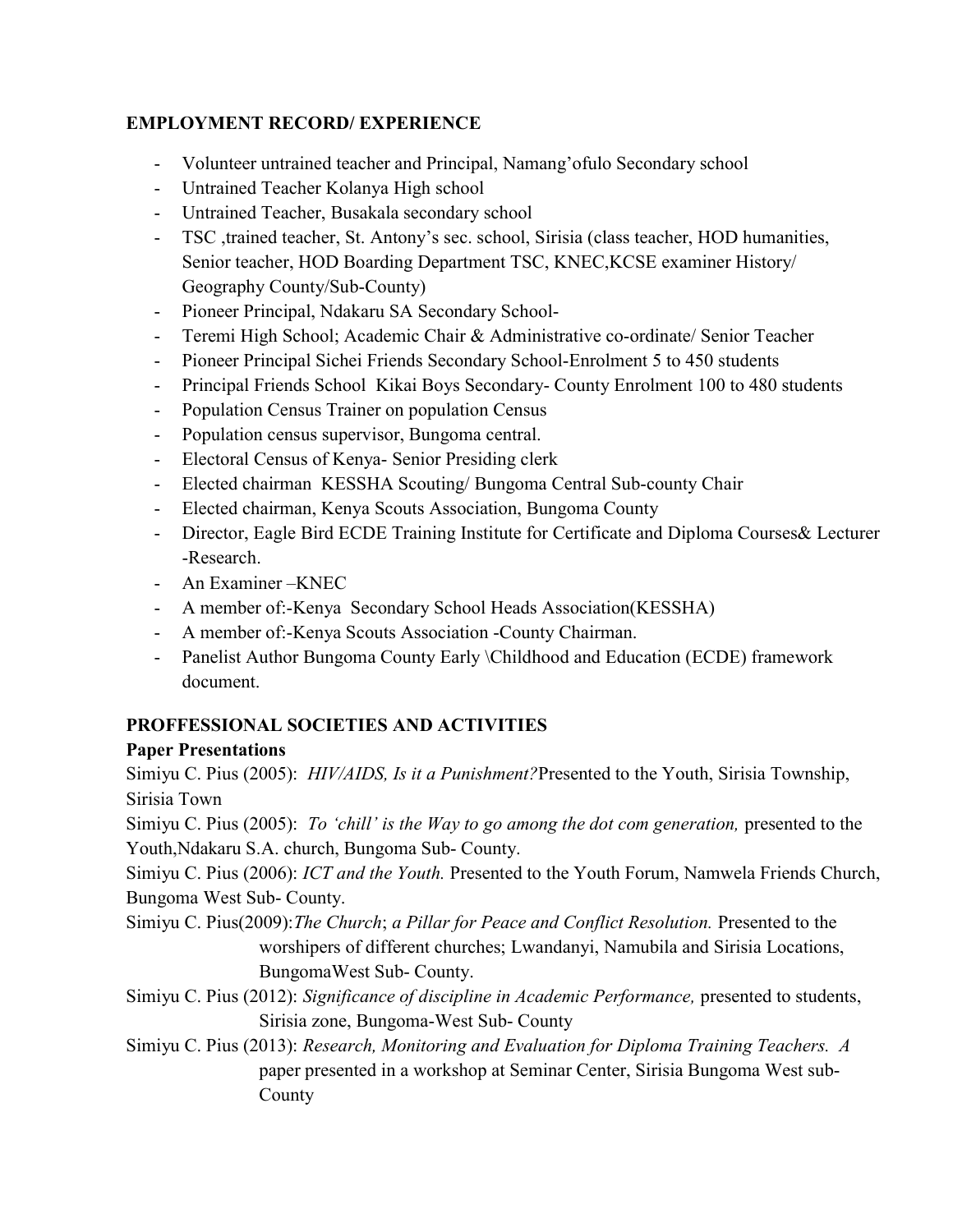Simiyu C. Pius. (2016): Evaluation And Selection of Instructional Media in Subject Areas: ECDE, Primary, Secondary, Colleges/Tertiary And University Levels. A Paper presented at Teremi High School to ECDE CertificateandDiploma Training Teachers Forum, Bungoma West Sub-County.

A member of: - Kenya Secondary School Heads Association (KESSHA) -Kenya Scouts Association

# UNIVERSITY TEACHING/ PART TIME LECTURING

Lecturer, Bomet University College

Consultant/director, Eagle Bird ECDE Training Institute for both Certificate and Diploma training courses

Part time lecturer:-

- i. Daystar University Nabongo campus, Bungoma
- ii. Mount Kenya University- Kitale campus
- iii. Masinde Muliro University of Science and Technology Main/ Bungoma/Webuye campuses
- iv. Kibabii University, Bungoma for the last 6 Years

# RESEARCH & SCHOLARLY PUBLICATIONS

Simiyu C. Pius (2014): Teacher Preparedness on the Use of Instructional Resources in the

 Implementation of Early Childhood Development Education Curriculum in Kenya. Unpublished M.Edu (C& I) Theses. Masinde Muliro University of Science and Technology

Simiyu C. Pius at.al (2016): Influence of Mathematics Teacher's personal characteristics on

their Conceptions about Problem-Solving in Secondary Schools in

#### Kenya

Simiyu C. Pius at.al (2016): Barriers to effective ICT integration in Mathematics: implications for its actualization in Secondary Schools in Kenya

Simiyu C. P (2018): Teacher's Attitude and Use of instructional Resources in Early Childhood Education and Development Centres in Bungoma County, Kenya

Simiyu C. Pius (2018): Teacher's Attitude and Use of instructional Resources in Early

 Childhood Education and Development Centres in Bungoma County, Kenya(presented at International Conference, Kibabii University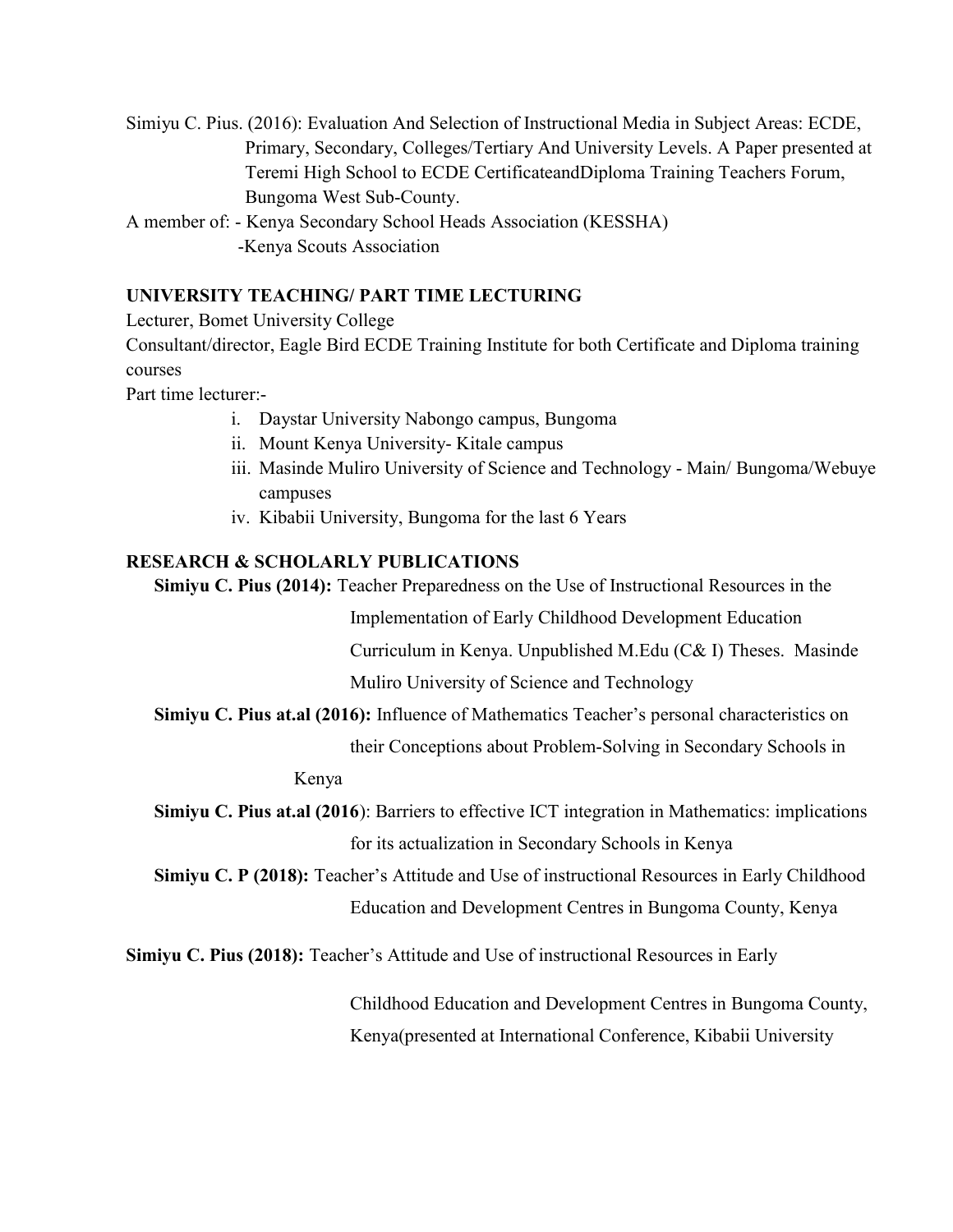# Simiyu C. Pius (2018):Integration of Information CommunicationTechnology Pedagogical skills on classroom practices In PrimarySchools in Bungoma County, Kenya

#### Simiyu C.P, E. Masibo &. N.S. Mutsotso (2018): Teacher Preparedness and Use of

 Instructional Resources in Implementation of ECDE Curriculum in Bungoma County, Kenya. Simiyu C.P. (2019):Challenges to Effective Utilization of Instructional Resources in ECDE Centres in Bungoma County, Kenya. IJISET

Simiyu C. Pius (2020): Infrastructural Support Available For ICT Integration in Curriculum

Practices atLower Primary School Classes in Bungoma County,

Kenya. www.ijern.com

### REGISTERED PROFESSIONAL BODIES

- i. The Kenya Institute of Management(KIM)
- ii. The Kenya Association for Educational Administration and Management(KAEAM)
- iii. Kenya Secondary School Heads Association (KESSHA)

#### MY SPECIAL ABILITIES

- Team working
- Meeting Datelines
- Punctuality/ Duty Conscious
- Peacemaking
- Analytical Skills
- Results oriented Leadership
- Meeting the Datelines in work performance

# HOBBIES AND INTERESTS

- Christian related activities in Peace making and Conflict resolution
- Travelling, photography, videographer, research activities
- Child Rights and related issues

#### FUTURE AMBITIONS

- To offer Servant Leadership, to serve my Good Country, Kenya and the entire global world
- Carry out Scholarly Research to generate new knowledge to solve Societal Challenges.
- To publish more and more Research papers for Global consumption.
- Be a lecturer and acquire a professorship position in life as I offer Servant Leadership
- Initiate and establish an excellent training Institute to to Mentor the Youth